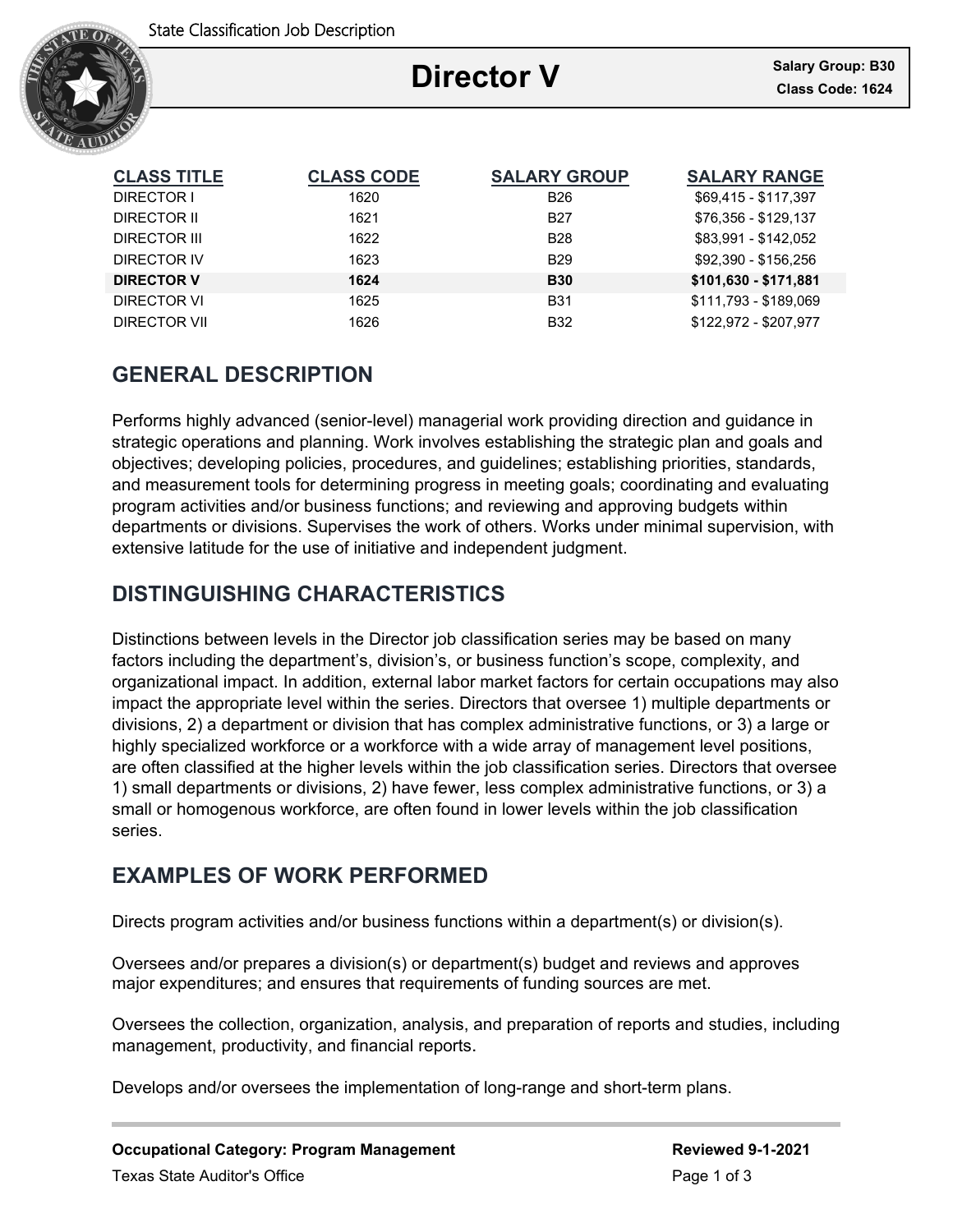Develops and implements techniques for evaluating program activities and/or business functions; and identifies need for changes.

Develops, establishes, and implements goals and objectives consistent with the agency's strategic plan; and develops standards for achieving those goals.

Develops policies, procedures, and guidelines; and monitors compliance.

Represents the agency at business meetings, hearings, trials, legislative sessions, conferences, and seminars or on boards, panels, and committees.

Reviews results of special investigations, internal audits, research studies, forecasts, and modeling exercises to provide direction and guidance.

Responds to legislative inquiries and requests for information, and participates in developing legislative appropriation requests.

Participates in activities related to the legislative process including providing legislative testimony, and oversees the implementation of legislative changes.

Plans, develops, and approves schedules, priorities, and standards for achieving goals; and directs evaluation activities.

May participate in or oversee strategic communication efforts.

Supervises the work of others.

Performs related work as assigned.

## **GENERAL QUALIFICATION GUIDELINES**

### **EXPERIENCE AND EDUCATION**

Experience in the management and direction of a program relevant to the assignment. Graduation from an accredited four-year college or university with major coursework in a field relevant to the assignment is generally preferred. Experience and education may be substituted for one another.

### **KNOWLEDGE, SKILLS, AND ABILITIES**

Knowledge of local, state, and federal laws and regulations relevant to program activities and/or business functions; and the principles and practices of public administration and management.

Skill in establishing plans and setting objectives and goals that support an overall business strategy.